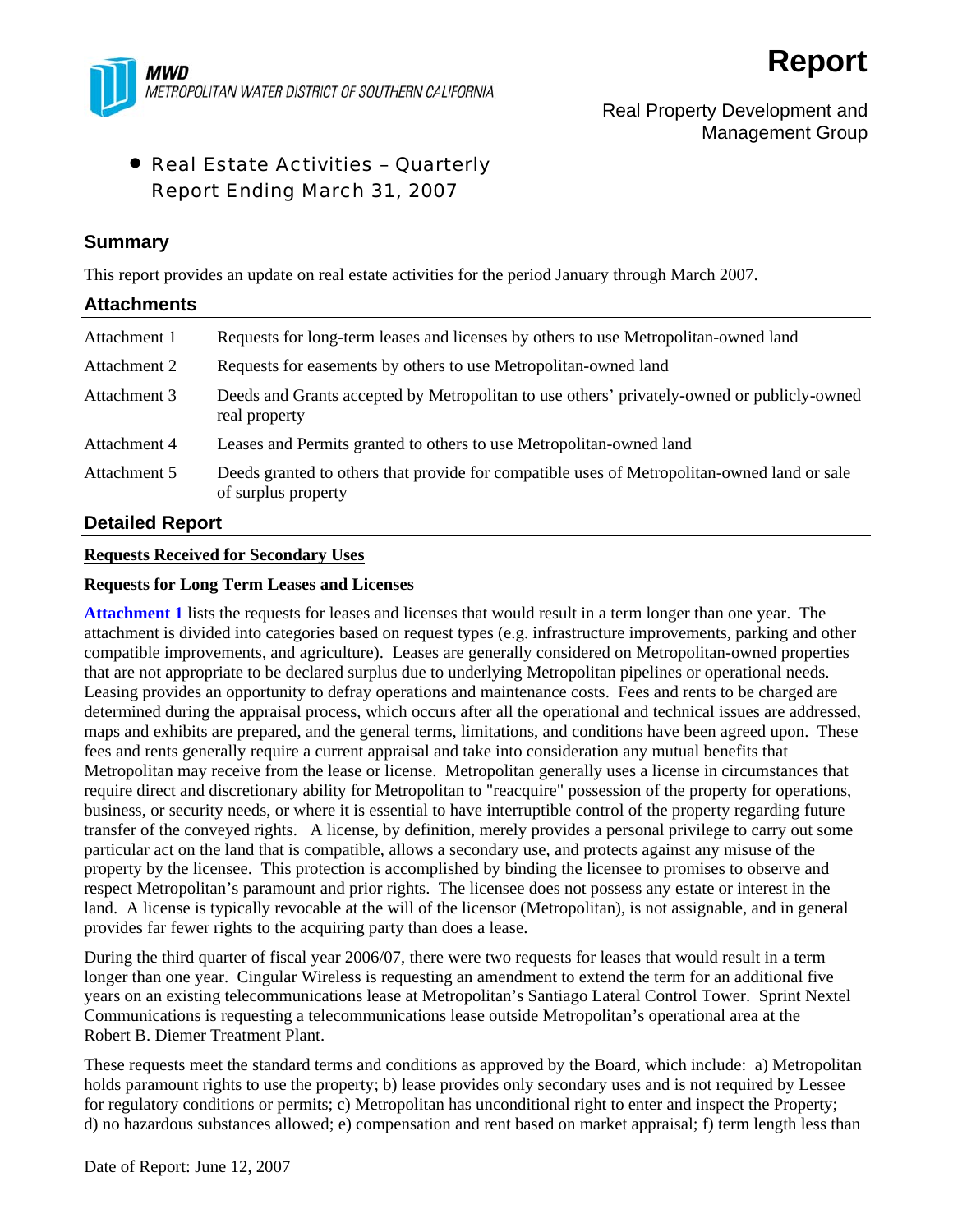# Board Report (Real Estate Activities – Quarterly Report Ending March 31, 2007)

ten years or identified in board report; g) cancellation clause not to exceed one year; h) lessee responsible for site maintenance; i) lessee pays all applicable taxes, e.g. business and possessory taxes; j) lessee indemnifies Metropolitan and provides hold-harmless clause and/or provides liability insurance; k) any tenant provided improvements require prior written Metropolitan approval; and, l) lease must be maintained in compliance required for local, state, and federal statutes and ordinances.

### **Requests for Easements**

**Attachment 2** lists the recent requests for easements and other durable property interests. The attachment is divided into categories based on request types (e.g., infrastructure improvements and parking and other compatible improvements). These requests are considered on properties that are not categorized as surplus due to underlying Metropolitan pipelines or operational needs. There are six easement requests from public agencies and two easement requests from private entities for infrastructure improvements. The State of California Department of Transportation (Caltrans) is requesting an easement to relocate power lines owned by Southern California Edison Company in conjunction with Caltrans' construction of a carpool connection between State Route 14 and Interstate 5. City of Fontana is requesting three permanent easements for road and utilities in conjunction with developments adjacent to Metropolitan facilities. City of Rancho Cucamonga is requesting an easement to install street improvements, utilities, landscaping and a community trail along Metropolitan's Rialto Pipeline right-ofway. San Gabriel Valley Municipal Water District is requesting an easement at an area where their 41-inch water pipeline was constructed within Metropolitan's right-of-way. Southern California Edison is requesting an easement for the installation and maintenance of an underground electrical line near Lake Mathews. USA Archery is requesting an easement to provide a secondary route and emergency vehicle ingress and egress to the Rainbow Canyon area. These easements conform to the standard terms and conditions approved by the Board.

### **Completed Transactions**

## **Deeds and Grants Accepted by Metropolitan**

Ten transactions were executed during this reporting period, **Attachment 3** is a listing of these transactions.

An entry permit was acquired from SC Fontana Development Corporation to provide for construction and equipment staging during repairs to the Foothill Feeder.

A permanent easement was granted to Metropolitan by Dayton Hudson Corporation (representing Target Stores, Inc.) for ingress and egress parallel to Metropolitan's existing West Basin Feeder alignment. This easement was given to compensate Metropolitan for a wall encroachment. This permanent easement was acquired and granted at no cost to Metropolitan. A non-conforming retaining wall was constructed by others along approximately 400 lineal feet of the West Basin Feeder. That retaining wall prevented Metropolitan's full use of its right-of-way property. Metropolitan, through this compromise, receives additional access along the West Basin Feeder and limits further impacts to operations.

Metropolitan received a right of entry permit from the State of California Department of Parks and Recreation that allows geotechnical investigations to proceed for a proposed secondary access road into Metropolitan's Robert B. Diemer Treatment Plant.

The Alameda Transportation Authority granted two permanent easements to Metropolitan. These easements were granted as replacement rights for the relocation of the Palos Verdes Feeder. The Palos Verdes Feeder was relocated from its former alignment to land owned by Alameda Corridor Transportation Authority during the Alameda Corridor Federal Rail Project.

Metropolitan entered into two telecommunications lease agreements to support two-way radio services. One leased location is in the Parker/Vidal, California region, and the second installation is near Searchlight, Nevada.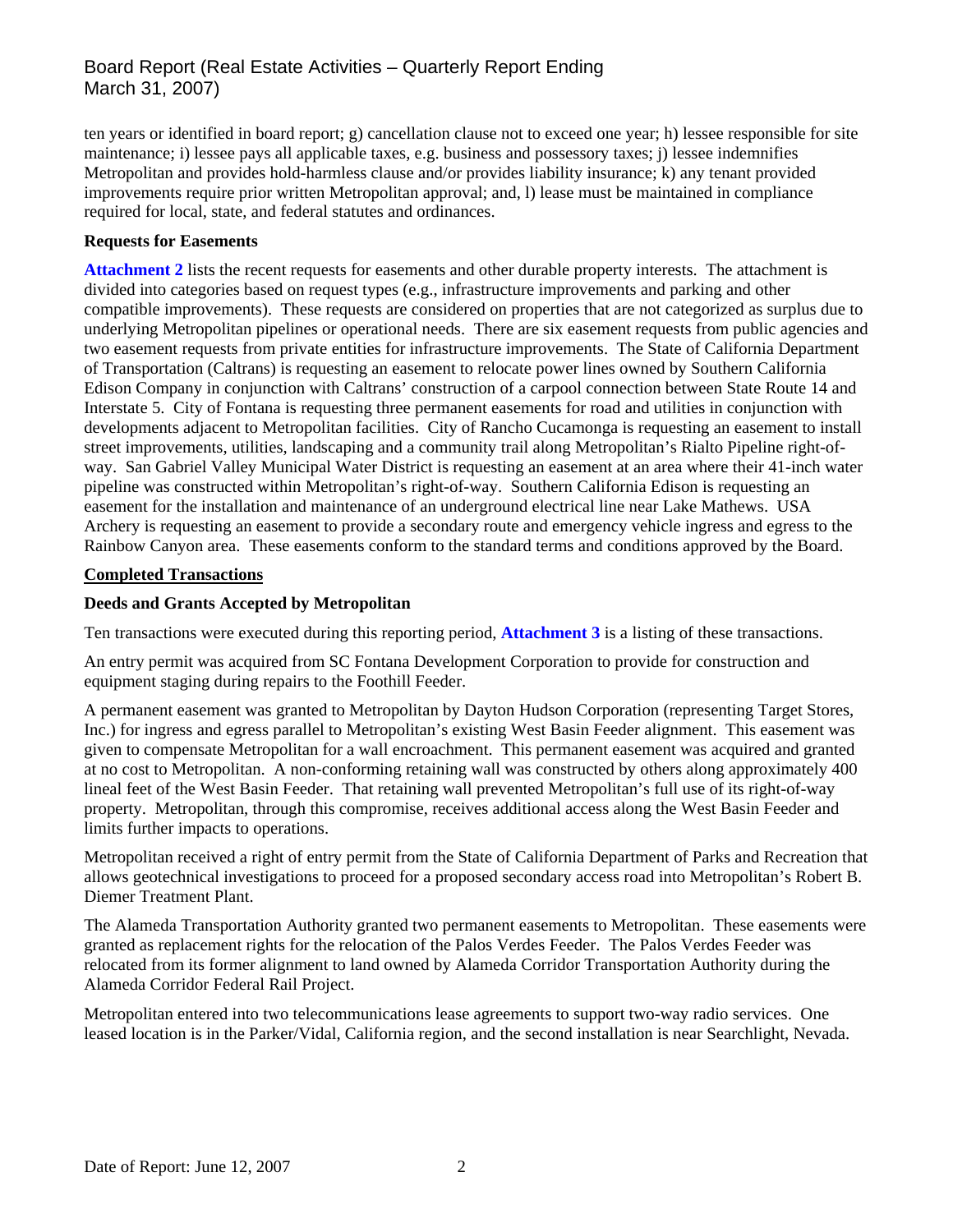## **Leases and Permits Granted**

Eleven transactions were executed during this reporting period (see **Attachment 4**). These instruments allow others a compatible secondary use of Metropolitan-owned land and included six entry permits, one license, and four leases. These agreements also conform to criteria adopted by Metropolitan's Board.

### **Deeds Granted to Others**

**Attachment 5** lists nine quitclaims and two permanent easements that were granted by Metropolitan during this reporting period. Metropolitan completed construction along a portion of the San Diego Pipeline No. 6 North Reach alignment and nine temporary construction easements were quitclaimed back to the original grantors and/or actual owners. A permanent easement was granted to San Bernardino Valley Municipal Water District for construction and development of an Inland Feeder service connection to San Bernardino Central Feeder project. Western Municipal Water District of Riverside County was granted a permanent easement for ingress, egress and maintenance of the pipeline connection for the Perris Valley Feeder at Henry J. Mills Treatment Plant.

## **Additional Accomplishments**

• Completed lease inspections

## **Goals**

- Present draft policy principles for real property management, acquisition, surplus and disposition
- Identify and acquire necessary right-of-way for operations and capital projects
- Continue to evaluate Metropolitan's real property holdings for future operational uses, surplus and disposition
- Develop strategic right-of-way protection and maintenance procedures
- Facilitate appropriate future third-party uses of Metropolitan's real property
- Improve real property lease inspection process to ensure leaseholders are in compliance with lease terms
- Ensure insurance and rental payment compliances for leases, licenses and entry permits as part of 2007- 2008 performance measures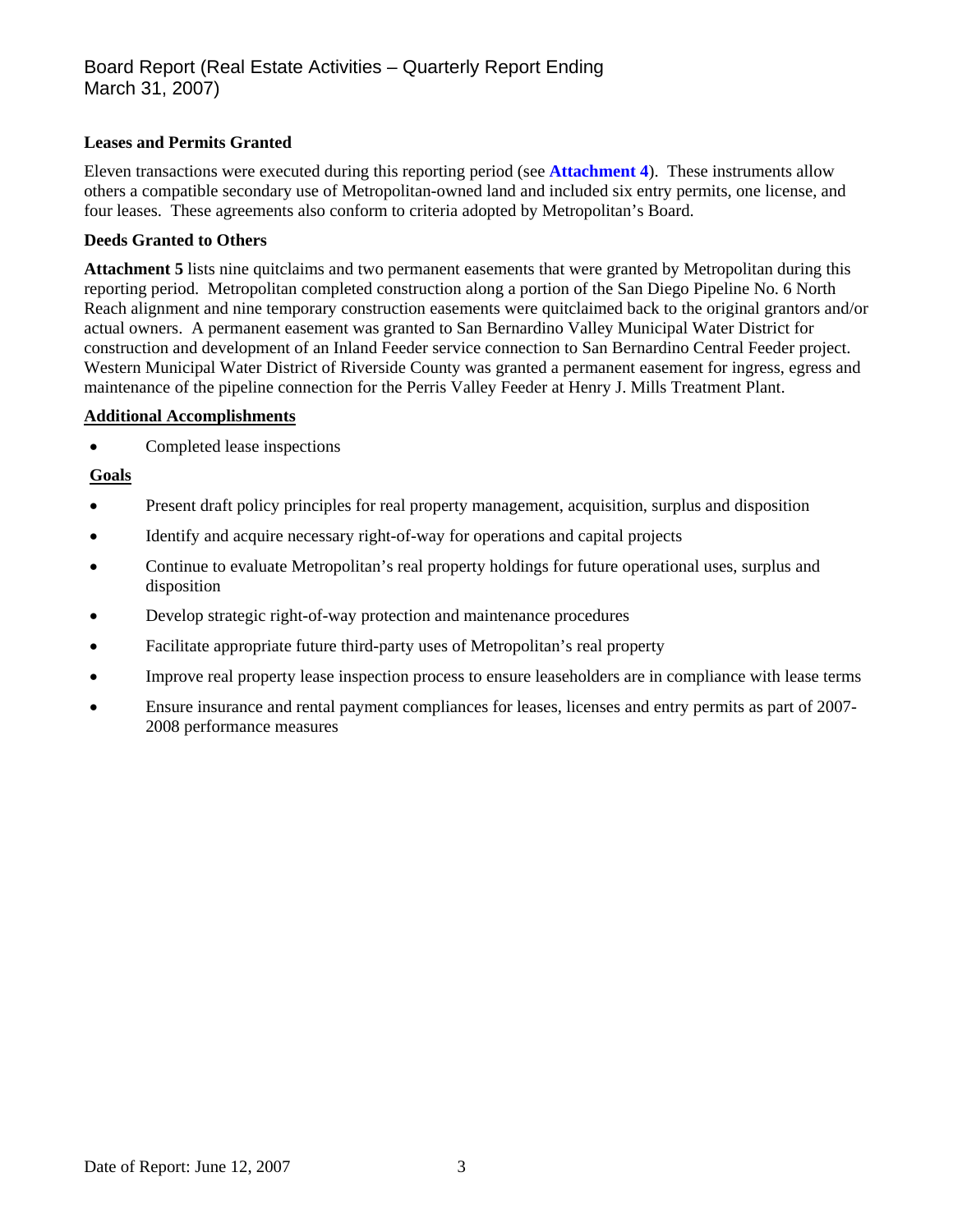### **Requests for Long Term Leases and Licenses by Others During 3rd Quarter of FY 2006/07 January 1, 2007 through March 31, 2007**

|                    |               |                |             |                   |            | <b>STANDARD</b>   |                 |
|--------------------|---------------|----------------|-------------|-------------------|------------|-------------------|-----------------|
|                    | <b>ENTITY</b> |                |             |                   |            | <b>CONDITIONS</b> |                 |
| <b>LESSEE NAME</b> | <b>TYPE</b>   | <b>ACREAGE</b> | <b>TYPE</b> | <b>TERM (YRS)</b> | <b>FEE</b> | MET (Y/N)         | <b>COMMENTS</b> |

#### **Infrastructure Improvements (fencing, utilities,**

|--|

| Cingular Wireless (RL 726)             | Private | $0.14$ acre | Amendment to I<br>Lease | 5 years           | \$2.200/month $(1)$            | Existing lease with Cingular commenced June 1, 1987 at MWD's<br>Santiago Lateral Tower property. Amendment extends term an<br>additional five years, terminating May 31, 2012. |
|----------------------------------------|---------|-------------|-------------------------|-------------------|--------------------------------|--------------------------------------------------------------------------------------------------------------------------------------------------------------------------------|
|                                        |         |             |                         | 20 years $(2)$    |                                |                                                                                                                                                                                |
|                                        |         |             |                         | (5 years plus 3   |                                |                                                                                                                                                                                |
|                                        |         |             |                         | additional 5 year |                                | Telecommunications lease located outside of MWD operational                                                                                                                    |
| Sprint Nextel Communications (RL 2715) | Private | TBD         | Lease                   | options to renew  | $$1.500/m$ onth <sup>(3)</sup> | larea at Robert B. Diemer Treatment Plant                                                                                                                                      |

#### **Parking and Other Compatible Improvements**

| . erosion control.<br>, groundcover)<br>(vegetation |  |  |  |  |
|-----------------------------------------------------|--|--|--|--|
| none                                                |  |  |  |  |
|                                                     |  |  |  |  |
|                                                     |  |  |  |  |

### **Agricultural**

| none |  |  |  |  |
|------|--|--|--|--|
|      |  |  |  |  |

### **TBD = To be Determined**

 $(1)$  Terms include rent adjustment of 3% to be assessed annually.

 $(2)$  Initial term of 5 years plus 3 additional 5 year renewal options at MWD's sole and absolute discretion. Total term is 20 years.

(3) Initial rent is \$500 per month effective on commencement date.

When building permit is obtained by Sprint Nextel or 12 months after lease commencement date (whichever occurs first) rent increases to \$1,500 per month with annual rent adjustments of 3% thereafter.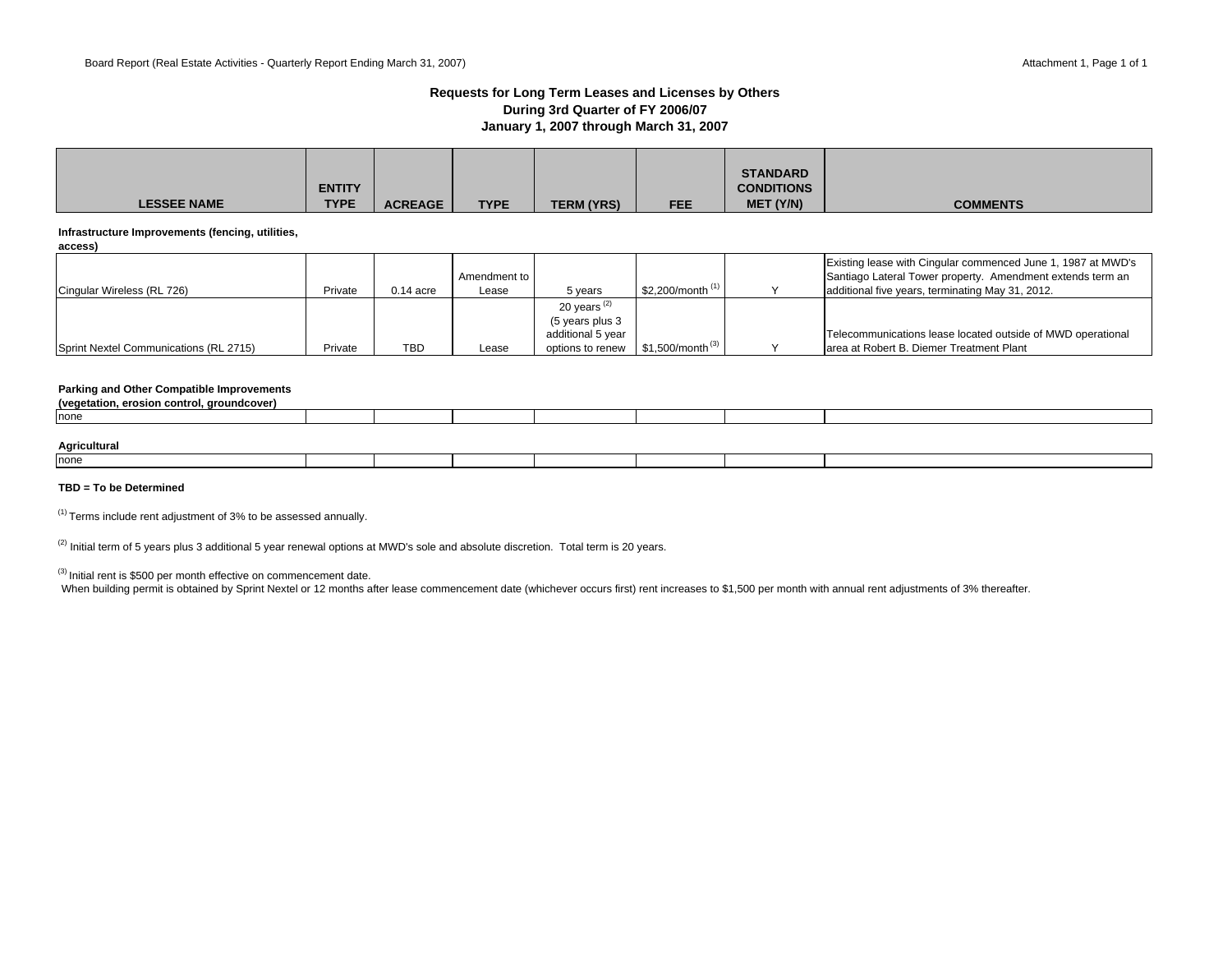### **Requests for Easements by Others During 3rd Quarter of FY 2006/07 January 1, 2007 through March 31, 2007**

| <b>GRANTEE NAME</b>                                               | <b>ENTITY</b><br><b>TYPE</b> | <b>ACREAGE</b>       | <b>TYPE</b> | <b>TERM (YRS)</b> | <b>FEE</b>                        | <b>STANDARD</b><br><b>CONDITIONS</b><br>MET (Y/N) | <b>COMMENTS</b>                                                                                                                                                                                                                     |
|-------------------------------------------------------------------|------------------------------|----------------------|-------------|-------------------|-----------------------------------|---------------------------------------------------|-------------------------------------------------------------------------------------------------------------------------------------------------------------------------------------------------------------------------------------|
| Infrastructure Improvements (fencing,<br>utilities, access)       |                              |                      |             |                   |                                   |                                                   |                                                                                                                                                                                                                                     |
| California, State of, Department of<br>Transportation (RL 2753)   | Public                       | 42.5 sq. ft.         | Easement    | Permanent         | \$4,000                           | Y                                                 | Relocation of high power lines owned by Southern<br>California Edison Company onto Metropolitan's property<br>along the Foothill Feeder to facilitate construction of a<br>carpool connection between State Route 14 and Interstate |
| Fontana, City of (RL 2323)                                        | Public                       | $0.32$ acre          | Easement    | Permanent         | TBD(1)                            | $\checkmark$                                      | Road and utilities crossing the Etiwanda Pipeline to<br>service an adjacent development                                                                                                                                             |
| Fontana, City of (RL 2448)                                        | Public                       | 2.91 acres           | Easement    | Permanent         | $TBD$ <sup>(1)</sup>              | $\checkmark$                                      | Road and utilities crossing the Foothill Feeder - Rialto<br>Pipeline to service an adjacent development                                                                                                                             |
| Fontana, City of (RL 2465)                                        | Public                       | $0.01$ acre          | Easement    | Permanent         | $TBD$ <sup>(1)</sup>              |                                                   | Road and utilities crossing the Rialto Pipeline to service<br>an adjacent development                                                                                                                                               |
| Rancho Cucamonga, City of (RL 2742)                               | Public                       | 3.94 acres           | Easement    | Permanent         | TBD $(1)$                         |                                                   | Street improvements, utilities, landscaping and community<br>trail for an adjacent development along the Rialto Pipeline                                                                                                            |
| San Gabriel Valley Municipal Water District<br>(SGVMWD) (RL 2705) | Public                       | $TBD$ <sup>(2)</sup> | Easement    | Permanent         | $TBD$ <sup><math>(1)</math></sup> |                                                   | A portion of a 41-inch water pipeline belonging to<br>SGVMWD is encroaching into MWD's right-of-way along<br>the Foothill Feeder/Rialto Pipeline in the City of Fontana                                                             |
| Southern California Edison (RL 2717)                              | Private                      | 0.025 acre           | Easement    | Permanent         | $TBD$ <sup>(1)</sup>              |                                                   | Installation and maintenance of underground electrical<br>crossing to adjacent residential property near Lake<br><b>Mathews</b>                                                                                                     |
| USA Archery (RL 2716) <sup>(3)</sup>                              | Private                      | <b>TBD</b>           | Easement    | Permanent         | TBD $(1)$                         |                                                   | Secondary route and emergency vehicle ingress and<br>egress to adjacent properties in Rainbow Canyon                                                                                                                                |

#### **Parking and Other Compatible**

#### **Improvements (e.g. slopes, drainage,**

**buffer)**

| none |  |  |  |  |
|------|--|--|--|--|
|      |  |  |  |  |

#### **TBD = To be Determined**

 $(1)$  Market rent to be based on appraisal and standard \$1,500 processing fee

<sup>(2)</sup> Actual easement area will be based on as-constructed location of SGVMWD operating pipeline

<sup>(3)</sup> Completion of this request is dependent on the scheduling and requirements of the San Diego 6 Pipeline project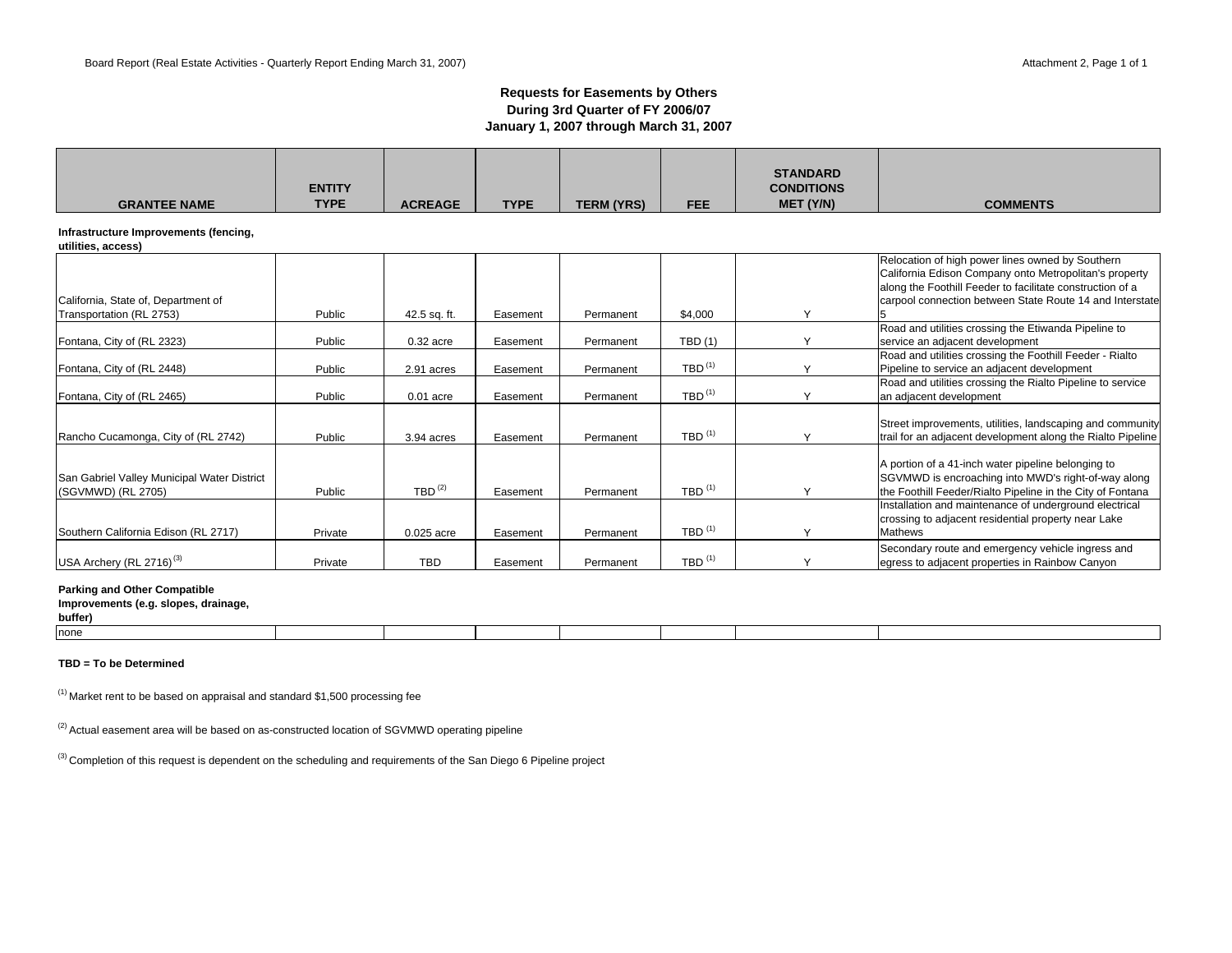### **Deeds, Grants and Leases Accepted During 3rd Quarter of FY 2006/07 January 1, 2007 through March 31, 2007**

| <b>GRANTOR</b>                                           | <b>ACREAGE</b> |     | <b>TYPE</b>         | <b>TERM</b> | <b>USE</b>                                     | <b>RECORDING DATE</b> | <b>COSTS</b> |      |
|----------------------------------------------------------|----------------|-----|---------------------|-------------|------------------------------------------------|-----------------------|--------------|------|
| California, State of, Department of Parks and Recreation | 21,780 sq. ft. |     | <b>Entry Permit</b> | 22 days     | Geotechnical investigations                    | n/a                   | \$0          | (1)  |
| Dayton Hudson Corporation                                | 878 sq. ft.    |     | Easement            | Permanent   | Ingress/egress                                 | 2/8/2007              | \$0          | (2)  |
| Del Rey Avocado Corporation                              | 29.19 acres    |     | <b>Entry Permit</b> | 2 years     | Ingress/egress for well<br>monitoring          | n/a                   | \$0          | (3)  |
| Hecker, Julie; McBride, Julie; Woodward, Glenda          | 39 acres       | (4) | Easement            | 35 years    | PVID Crop Rotation and<br>Forbearance Program  | 1/31/2007             | \$61,815     | (5)  |
| Lattice Communications, LLC                              | n/a            | (6) | Lease               | 5 years     | Two-way radio equipment site                   | (7)<br>n/a            | \$850/month  |      |
| Los Angeles, City of; Long Beach, City of                | $0.27$ acre    |     | Easement            | Permanent   | Pipeline                                       | 1/30/2007             | \$0          | (8)  |
| New Cingular Wireless PCS, LLC <sup>(9)</sup>            | n/a            | (6) | Lease               | 5 years     | Two-way radio equipment site                   | (7)<br>n/a            | \$400/month  |      |
| <b>SC Fontana Development Corporation</b>                | 45,000 sq. ft. |     | <b>Entry Permit</b> | 135 days    | Material and construction<br>equipment storage | n/a                   | \$0          | (10) |
| Thompson, Nida A.                                        | 4.83 acres     |     | <b>Entry Permit</b> | 2 years     | Ingress/egress for well<br>monitoring          | n/a                   | \$0          | (3)  |

 $<sup>(1)</sup>$  Entry permit was granted to Metropolitan at no cost because of its limited duration and State Parks determination that there were no impacts to their recreation uses or other resources.</sup>

That retaining wall prevented Metropolitan's full use of its right-of-way property. Metropolitan, through this compromise, receives additional access along the West Basin Feeder and limits further impacts to operations. (2) Permanent easement was granted at no cost to MWD in lieu of a wall encroachment. A non-conforming retaining wall was constructed by others along the West Basin Feeder.

<sup>(3)</sup> Entry Permit was granted and acquired at no cost to the Metropolitan for non-invasive surface operations and investigations relative to groundwater, well monitoring, and pump testing as part of the cost study phase for the San Diego No. 6 pipeline.

<sup>(4)</sup> Acreage for crop Rotation and Forbearance Program Easement Deeds is calculated in Water Toll Acres. Water Toll Acres are defined as the plantable and growable area of land within a landowner's property. This water toll acreage is usually less than the total land acreage privately owned.

<sup>(5)</sup> Metropolitan pays Grantor an initial payment of \$3,170 for each water toll acre of Landowner's Maximum Fallowing Commitment. Participating Grantors were given five options as to how they would receive the funds. All participants reported in this quarterly report chose Option A which is a first installment of \$1,585 per water toll acre payable at the close of escrow and the balance or second installment to be paid one calendar year after the commencement date of the program. The easement costs reflected in this quarterly report represent amounts paid for the first installment.

<sup>(6)</sup> This is a telecom site wherein MWD rents space on a Cinqular tower for its antennae and in a equipment shed for its radio equipment. Metropolitan is not renting acreage.

 $(7)$  This lease is not recorded per provisions in the lease agreement.

<sup>(8)</sup> These easements were acquired and granted at no cost to Metropolitan as part of the Alameda Corridor Project. Metropolitan's Palos Verdes Feeder pipeline was relocated from public street right-of-way onto private property.

 $(9)$  This lease is a renewal and a re-statement of a telecommunication site lease.

 $(10)$  The property owner provided this entry permit to Metropolitan at no cost due to the short term period.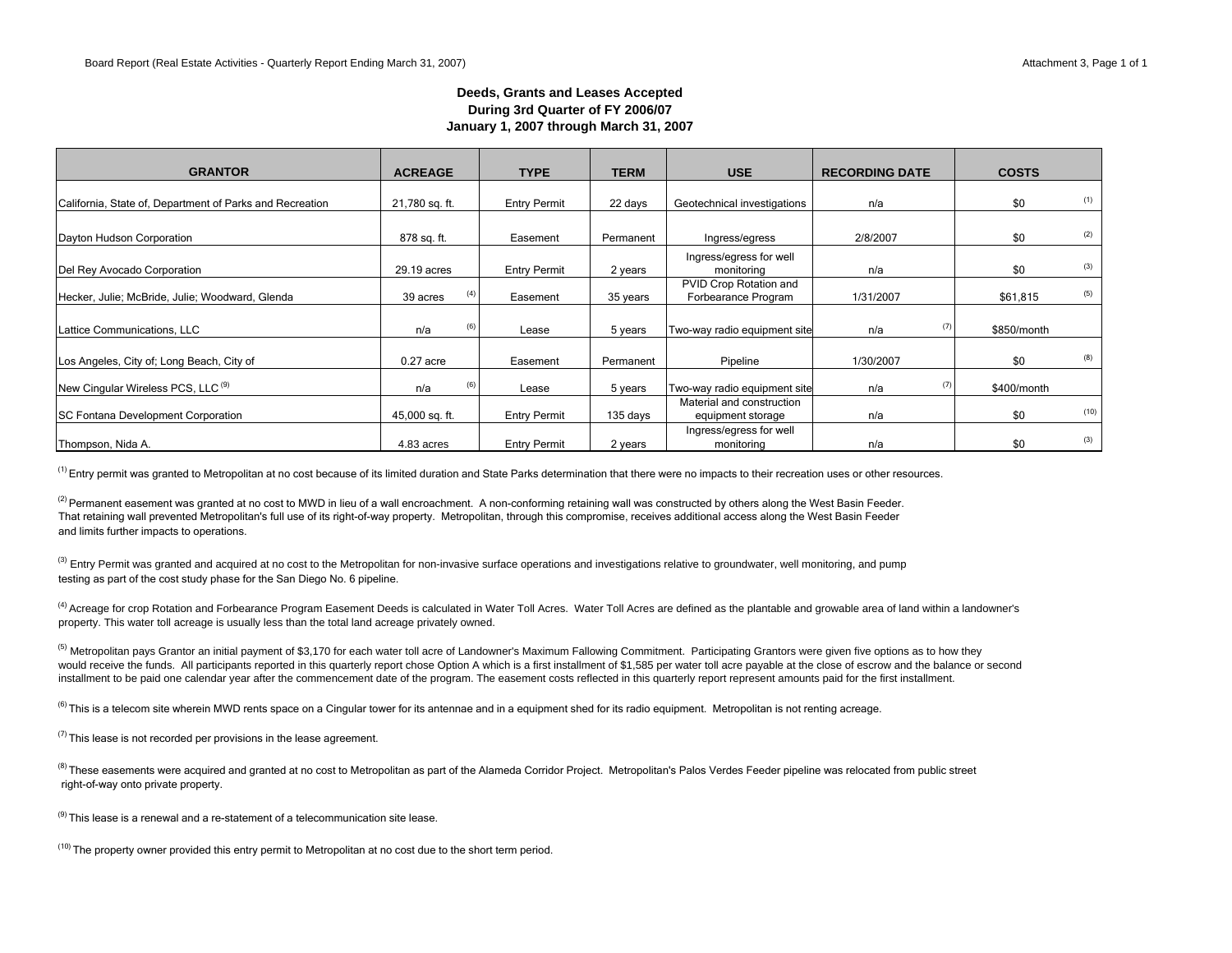### **Leases and Permits Granted During 3rd Quarter of FY 2006/07 January 1, 2007 through March 31, 2007**

|                                            | <b>ENTITY</b> |                |                     |              |                                                                                                                                                                                                                                                                             |                 |                   |
|--------------------------------------------|---------------|----------------|---------------------|--------------|-----------------------------------------------------------------------------------------------------------------------------------------------------------------------------------------------------------------------------------------------------------------------------|-----------------|-------------------|
| <b>LESSEE</b>                              | <b>TYPE</b>   | <b>ACREAGE</b> | <b>TYPE</b>         | <b>TERM</b>  | <b>USE</b>                                                                                                                                                                                                                                                                  | <b>FEE/RENT</b> | <b>IFREQUENCY</b> |
|                                            |               |                |                     |              | Three above ground portable water lines for crop                                                                                                                                                                                                                            |                 |                   |
|                                            |               |                |                     |              | irrigation crossing the Colorado River Aqueduct                                                                                                                                                                                                                             |                 |                   |
| Agri-Empire (RL 2743)                      | Private       | $0.98$ acre    | License             | 1 year       | Lakeview Pipeline                                                                                                                                                                                                                                                           | 1.950.00        | One Time          |
| Boulevard Greenhouses (RL 2708)            | Private       | $0.06$ acres   | Lease               | 1 year       | Containerized nursery stock                                                                                                                                                                                                                                                 | \$1,500.00      | Annual            |
| Boulevard Greenhouses (RL 2698)            | Private       | 1.0 acre       | Lease               | 1 year       | Containerized nursery stock                                                                                                                                                                                                                                                 | \$3,000.00      | Annual            |
| California, State of, Department of Water  |               |                |                     |              | Conduct environmental and archeological studies along                                                                                                                                                                                                                       |                 |                   |
| Resources (RL 2415)                        | Public        | 8.3 acres      | <b>Entry Permit</b> | 11 months    | the Inland Feeder                                                                                                                                                                                                                                                           | \$0.00          | n/a               |
|                                            |               |                |                     |              | Filming at Union Station Headquarters for television                                                                                                                                                                                                                        |                 |                   |
| <b>ICBS Paramount Network Television</b>   | Private       | n/a            | <b>Entry Permit</b> | 1 day        | series "Numbers"                                                                                                                                                                                                                                                            | \$8,300.00      | One Time          |
|                                            |               |                |                     |              | Temporary access and temporary placement of a                                                                                                                                                                                                                               |                 |                   |
|                                            |               |                |                     |              | portable nitrate removal system for adjacent                                                                                                                                                                                                                                |                 |                   |
| Cucamonga Valley Water District (RL 2709)  | Public        | 1.077 acres    | <b>Entry Permit</b> | 3 months     | construction at the Rialto Pipeline                                                                                                                                                                                                                                         | \$0.00          | n/a               |
| Glickman, Leonard (RL 2625)                | Private       | 74 acres       | <b>Entry Permit</b> | 6 months     | Amendment to existing permit to include specific<br>invasive activities related to topographic and boundary<br>surveys, biological surveys, archeological and<br>paleontologic reconnaissance surveys for the feasibility<br>of the proposed alignment of Eagle Canyon Road | \$1,500.00      | One Time          |
|                                            |               |                |                     |              |                                                                                                                                                                                                                                                                             |                 |                   |
| HayDay Farms, Inc. (RL 2480)               | Private       | 7,000 acres    | Lease               | 5 years      | Growing and harvesting irrigated crops <sup>(3)</sup>                                                                                                                                                                                                                       | \$484,662.50    | Semi-Annual       |
| Pine Trails Partners, LLC (RL 2470)        | Private       | 1.78 acres     | Lease               | Year to year | Passive greenbelt area maintained by adjacent<br>residential development                                                                                                                                                                                                    | \$2,350.00      | Annual            |
| San Jacinto, City of (RL 2656)             | Public        | 5.06 acres     | <b>Entry Permit</b> | 6 months     | On-site investigation for San Jacinto River levee                                                                                                                                                                                                                           | \$1,900.00      | One Time          |
| Twentieth Century Fox Television (RL 2711) | Private       | n/a            | <b>Entry Permit</b> | 2 days       | Filming at Union Station Headquarters for television<br>series "Shark"                                                                                                                                                                                                      | \$15,000.00     | One Time          |

**Total \$518,212.50**

 $(1)$  Fee to be waived based on receiving shared information.

<sup>(2)</sup> This was done in conjunction with maintenance during the Rialto Feeder shutdown, therefore the fee was waived.

<sup>(3)</sup> This lease replaces Tohshin Trading farm lease at Palo Verde Irritgation District. Board letter approved December 12, 2006, Item 7-1.